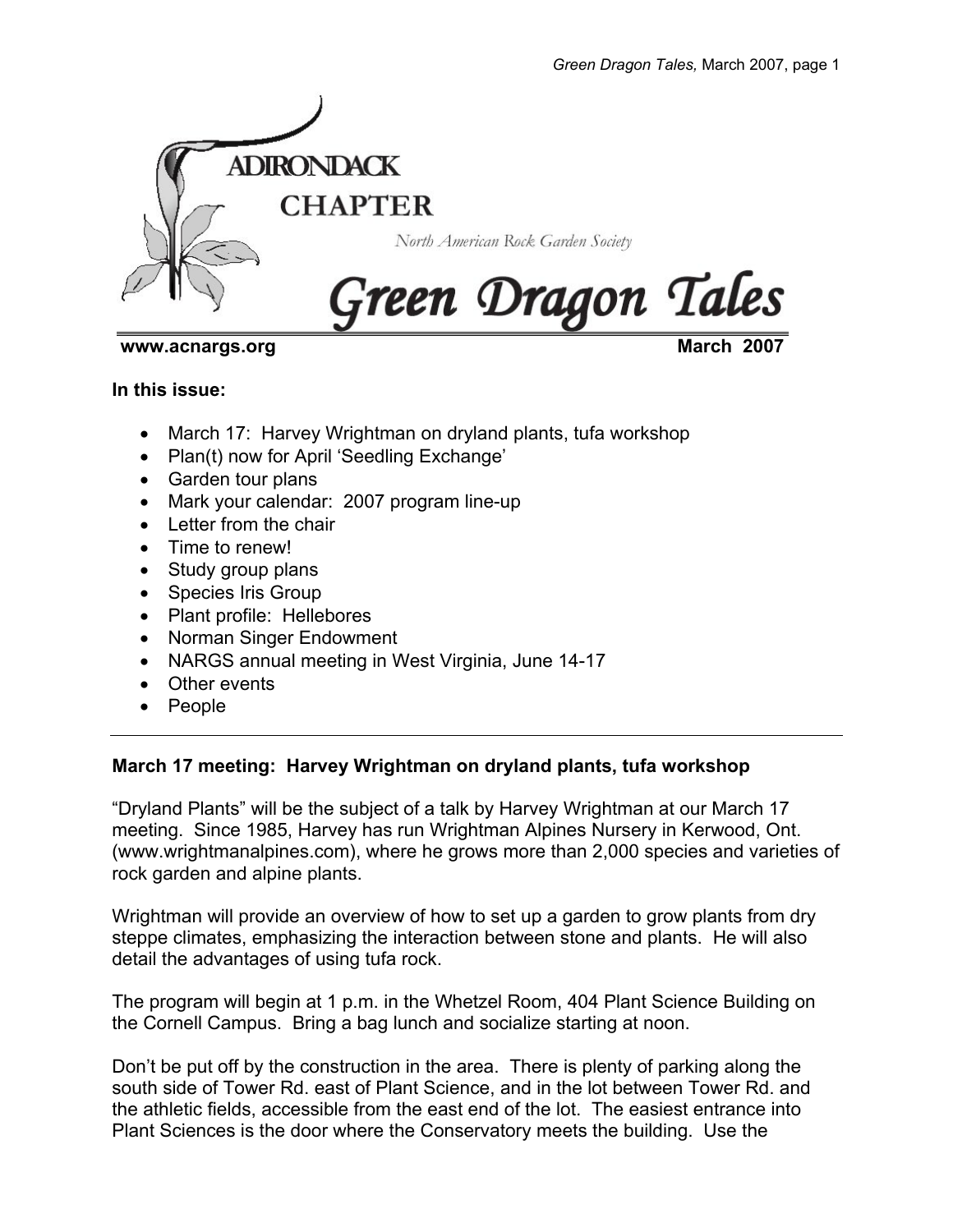walkway between the newer greenhouses and the Conservatory. Elevator access is one flight up, due to construction.

Wrightman will also be offering a **tufa-drilling and planting workshop** immediately after the presentation at the Kenneth Post Laboratory Greenhouses on Tower Rd., Cornell University. **Registration is limited to the first 15 chapter members** who send a \$35 check (payable to ACNARGS) to our treasurer, Carolyn Yeager (400 Irish Settlement Road, Freeville NY 13068, cao2@cornell.edu, 607-844-9462). At this writing, there are **still three spots left**. The chapter is subsidizing half the actual \$70 cost of the workshop. The fee includes a small piece of tufa and seedling to plant the tufa after it's drilled. Bring a cordless electric drill. Wrightman will bring the bits. For those who aren't among the lucky first 15 to register, Wrightman welcomes spectators at no charge.

There is the possibility of a **dish-to-pass supper with Harvey** the evening of Friday March 16 or Saturday March 17. If you would like to be notified about plans, please contact Craig Cramer: cdcramer@twcny.rr.com or 607-539-7233.

# *Robin Bell, program coordinator*

## **Plan(t) now for April 'Seedling Exchange'**

In lieu of the usual plant sale, we'll be having a 'Seedling Exchange' at our April 21 meeting. After a great presentation by Liz Knowles, we'll dig into our seedlings, divide them up, and hope to see them again in your garden and at one of our plant sales. You may bring your seedlings in individual pots or one large pot. We'll have soil, pots, and labels on hand to help with the transfer to a good home. You do not have to bring seedlings to get seedlings. Oh, and did I mention that this exchange is free! free! free!?

Folks are also welcome to bring divisions of plants, labeled, and potted or not, to be reserved for the May plant sale. In the meantime, good luck with your seeds and may you be able to share your successes in April!

### *David Mitchell, plant sale coordinator*

### **Garden tour plans**

Plans are coming together for garden tours this season, so mark your calendars:

**April 28, Stonecrop, Gardens, Cold Springs N.Y.** (www.stonecrop.org). That's also the day of Stonecrop's spring sale, featuring the best plants, planted tufa specimens and planted troughs from Wrightman Nurseries and Alpine Mt. Echo. Find more information about the sale here: www.wrightmanalpines.com/stonecrop

**June 14 (or thereabouts) Quebec gardens.** We are planning a two- or three-day trip to Quebec, Canada to visit Maria Galetti's Alpine Mt Echo Gardens in Sutton, Quebec, near the Vermont border (www.alpinemtecho.com). Then we will travel north 2 hours beyond Quebec City to visit Frank Cabot's garden. Les Quatre Vents. Frank is the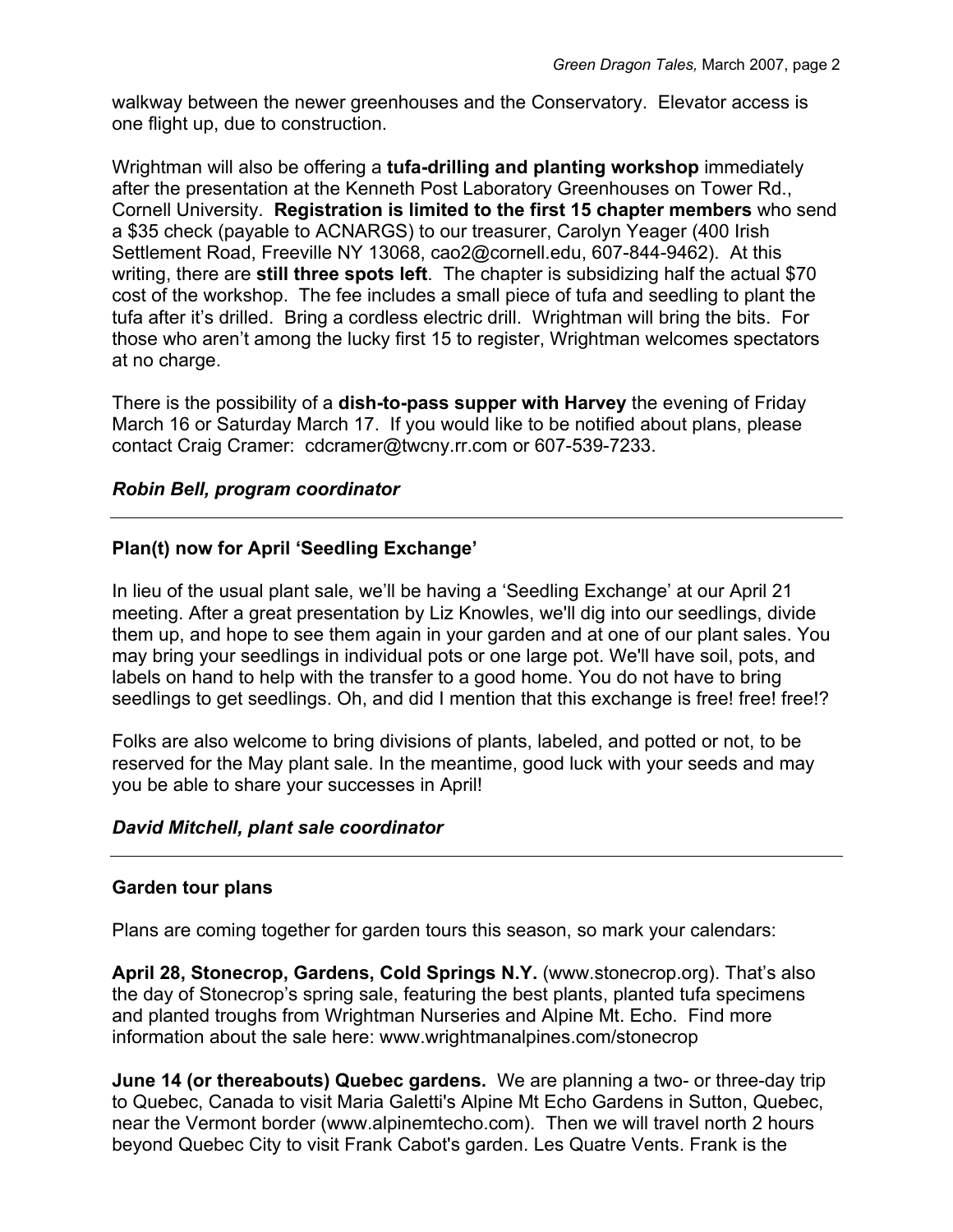founder of Garden Conservancy. A website about his garden is here: pss.uvm.edu/ppp/gardens/gm0802.htm.

A sign up sheet for all the trips will be distributed at the next meeting. More details to come in future newsletters Contact me if you have questions: bji1@cornell.edu, 607- 539-6484.

## *Billie Jean Isbell, Garden trips/tours coordinator*

## **Mark your calendar: 2007 program line-up**

**March 17 – Chapter Study Group** meets at Wurster Memorial Garden, Tompkins County Cooperative Extension, 615 Willow Ave., Ithaca, N.Y. 10 to 11:30 a.m.

**March 17 - Harvey Wrightman,** Wrightman Alpines, Kerwood, Ont., will speak on dryland plants. 404 Plant Science. Brown bag lunch at noon. Program begins at 1 p.m. Tufa workshop/demonstration (pre-registration required) immediately following.

**April 21 - Liz Knowles,** a gardener and tour organizer from Toronto on "Echoes of wild places: a Hockley Valley, Ontario gardener pushes the limits." Tompkins County Cooperative Extension, 615 Willow Ave., Ithaca, NY Brown bag lunch at noon. Program begins at 1 p.m. **Seedling exchange** follows program.

**April 28 – Garden tour: Stonecrop Gardens, Cold Springs N.Y.** Featuring plant sale by Wrightman Nurseries and Alpine Mt. Echo.

**May 19 - Plant Sale,** Ithaca High School

**June 14 (or thereabouts) - Quebec gardens tour.** A two- or three-day trip to visit Maria Galetti's Alpine Mt Echo Gardens in Sutton, Quebec, and Frank Cabot's garden. Les Quatre Vents.

**August date TBD - Picnic and members-only plant sale.** Bill Plummer, Gangs Mills (near Painted Post), N.Y., will host.

**September 15 - Ellen Hornig,** proprietor of Seneca Hill Perennials and well known to many chapter members, will talk on woodland plants and other treasures from her garden/nursery. Location to be announced.

**October 21 - Janis Ruksans,** owner of Ruksans Bulbs Nursery in Latvia, a world renowned bulb grower and collector and author of five books on bulbs will speak. **Note this meeting will be on a Sunday** due to Ruksans' tight speaking schedule. 404 Plant Science. Brown bag lunch at noon. Program begins at 1 p.m.

**November 10 - Annual meeting and dish-to-pass.** 404 Plant Science. Brown bag lunch at noon. Location to be announced.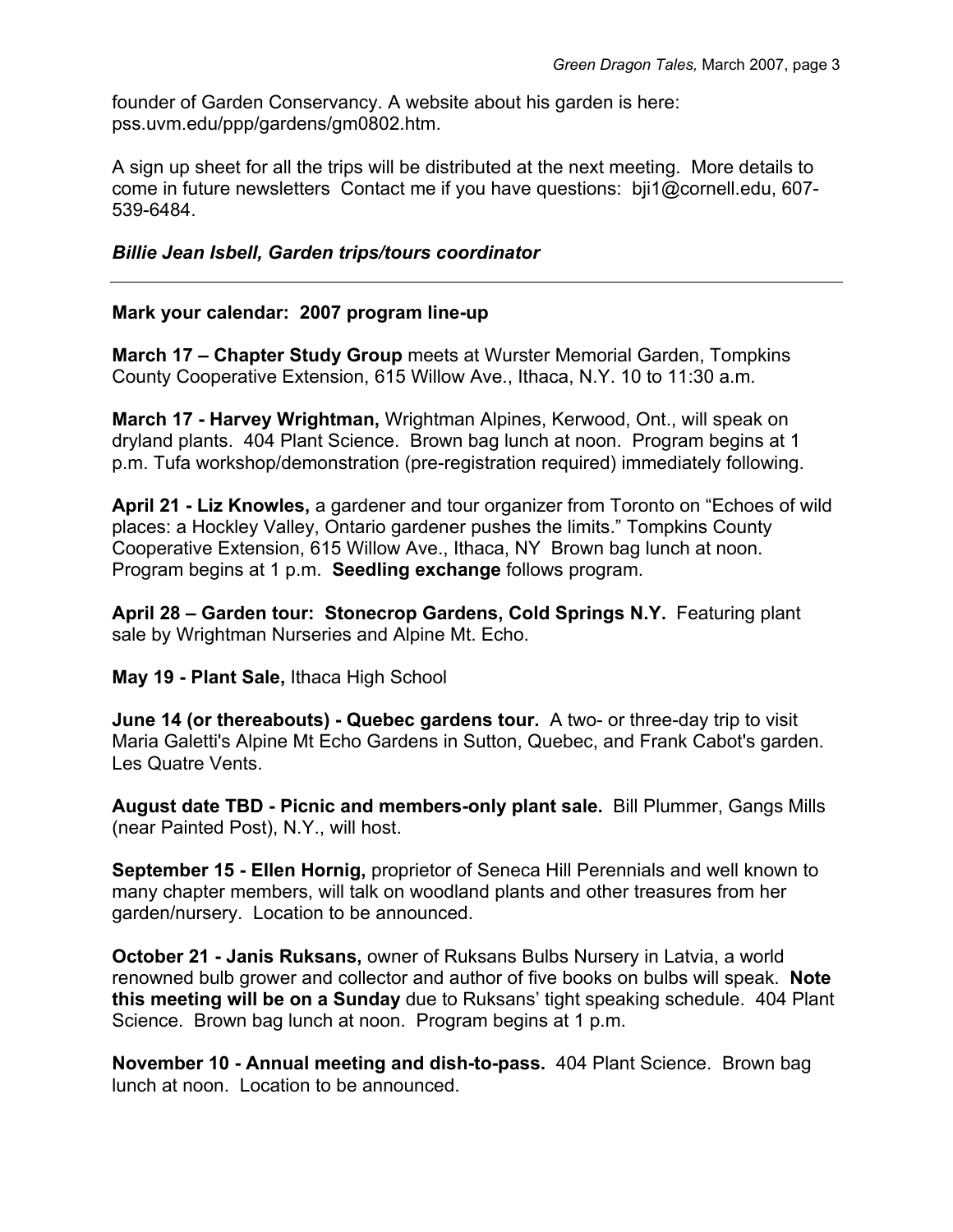# **Letter from the Chair**

Greetings all,

While you all were meeting on February 17th, I was visiting the market in San Ignacio, Belize, Central America trying out new foods and stocking up on all the wonderful tropical fruit in season. Then it was on to San Pedro on Ambergris Caye for a few days seaside. What wonderful plants – and wildlife (birds being my main and most visible interest) I saw! For me it feels life-changing. (You can talk to me more about that if you want.)

Anyway, this was the first time I actually got away in winter and I highly recommend it. 90-degree temperatures and sunny skies aren't a bad remedy.

I understand our meeting was in the capable hands of Robin Bell and that several of you stepped up to become our members-share program. Thank you! I'm excited about our March meeting – with both a talk and tufa workshop being offered by Harvey Wrightman. Please join me! We'll definitely be on the down-side of winter. Have you started your seeds yet? (I did as soon as I came back.)

With thoughts of good gardening,

# *Carol Eichler, chair*

### **Time to renew!**

If the technology worked the way it's supposed to, you will find the membership form attached to this newsletter if your dues are due. If you aren't sure, drop an email to Carolyn Yeager at cao2@cornell.edu.

### **Study group plans**

The new chapter study group will meet at March 17 at the Wurster Memorial Garden, Tompkins County Cooperative Extension, 615 Willow Ave., Ithaca, N.Y. 10 to 11:30 a.m. All members are welcome. Bring tools and work clothes and plan to attend the Chapter's general meeting at Cornell starting with lunch at noon and program at 1 p.m.

The overlying goal is for each participant to learn more about rock gardening through hands-on experience and to develop ways to share this knowledge with the greater membership. The group will also be photographing plants through the year and considering how to make the Wurster Garden a more effective teaching tool through the website and other interpretive materials.

For the immediate future the group is looking forward to spring so they can begin the traditional tasks of taking stock, cleaning up, and dividing and potting plants. They have established a "garden alert" e-mail/phone network to be able to mobilize quickly when work needs to be done. With a garden tour/class scheduled for Saturday, April 28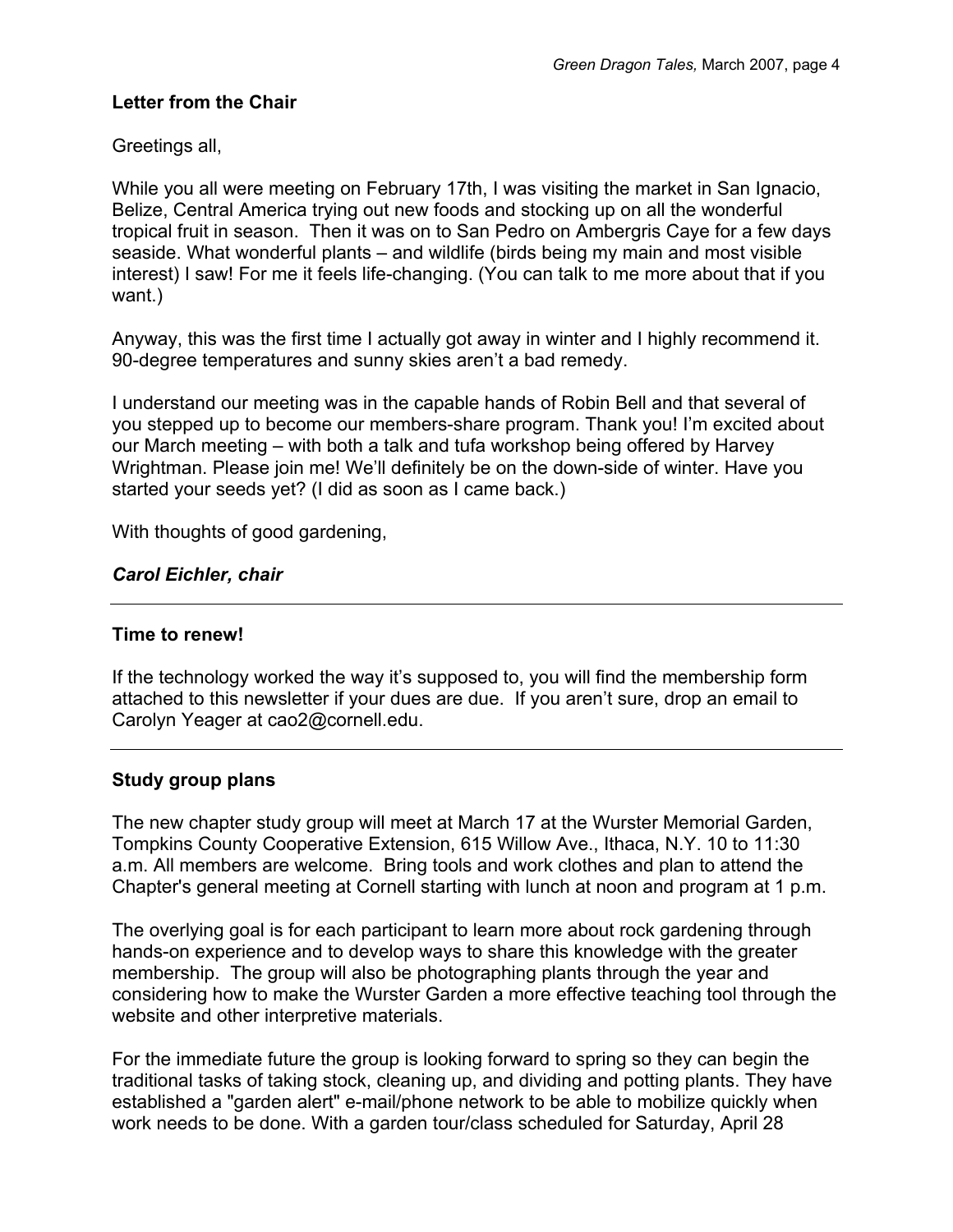through Tompkins County Cooperative Extension, they want to be sure the garden is looking at its best.

If you wish to be placed on the email alert (or phone if you do not have e-mail), or have other questions please contact Carol Eichler (cme24@cornell.edu or 607-387-5823).

#### *Carol Eichler, chair*

#### **Species Iris Group**

For those who missed the Feb. 17 meeting, here's a little information about SIGNA, the Species Iris Group of North America. SIGNA is a section of the American Iris Society. There are currently between 600 and 700 members from around the world.

Membership is \$12/ per year, and gets you two 30- to 40-page bulletins a year with lots of color and interesting articles on various iris species. It also allows you access to SIGNA's seed exchange. This year's seed list arrived in mid-January and had 365 different seed lots available.

You can join SIGNA by downloading a membership form from their web site. Or contact me at krw25@cornell.edu or 607-272-0822, and I can get you one. You can order from the seed exchange and join at the same time, and it's not too late to start seed for this year.

Check out SIGNA's web site at www.signa.org. Also look for the data base web site at www,badbear.com/signa/signa.pl?introduction. This site has fascinating in-depth information and photos of many irises and other irids.

If you're interested in a copy of the pamphlet *An Introductory Guide to Species Iris and SIGNA*, which I edited, please let me know. This 48-page booklet answers all the frequently asked questions about how to grow about 60 relatively easy iris species.

#### *Ken Walkup*

#### **Plant profile: Hellebores**

Hellebores are some of the stars in the world of garden plants. When grown in favorable conditions, hellebores are long-lived, bloom early in the season and have a long bloom time, are resistant to pests and diseases, and require little care.

Hellebores are not normally susceptible to browsing by deer. Many years of breeding in the England, Germany and the U.S. have brought tremendous diversity of color, flower form and size, as well as double and semidouble flowers. Hellebore flowers are available



in green, white, cream, yellow, pink, red, and shades of purple to nearly black, with either solid colors or spotted. Hellebores, which generally had nodding flowers, now can be found with outward facing or upright facing flowers. Hellebores also have sturdy, attractive foliage and are evergreen, with one exception. The commonly grown hellebores are Lenten Roses, *H*. x *hybridus* (formerly *H*. *orientalis*), and Christmas Roses, *H*. *niger*.

Hellebores are perennial herbaceous plants in the buttercup family, Ranunculaceae. There are at least 15 species of hellebores. In the wild, the natural distribution of hellebore species is concentrated in Central and Eastern Europe, mainly in the mountains. The hot spot for observing wild hellebores is in the countries formerly part of Yugoslavia, including Slovenia, Croatia and Bosnia. One outlier species is *Helleborus thibetanus*, Tibetan Hellebore, native to a small area of Central China.

#### **Lenten Rose,** *Helleborus* **x** *hybridus* **(***H***.** *orientalis***)**

Lenten rose was formerly considered to be *H*. *orientalis*, but recent study has revealed that Lenten roses are hybrids of several species, thus the species name change from *orientalis* to x *hybridus*. Lenten Rose is the most commonly available hellebore and is available in the greatest variety of colors. This hellebore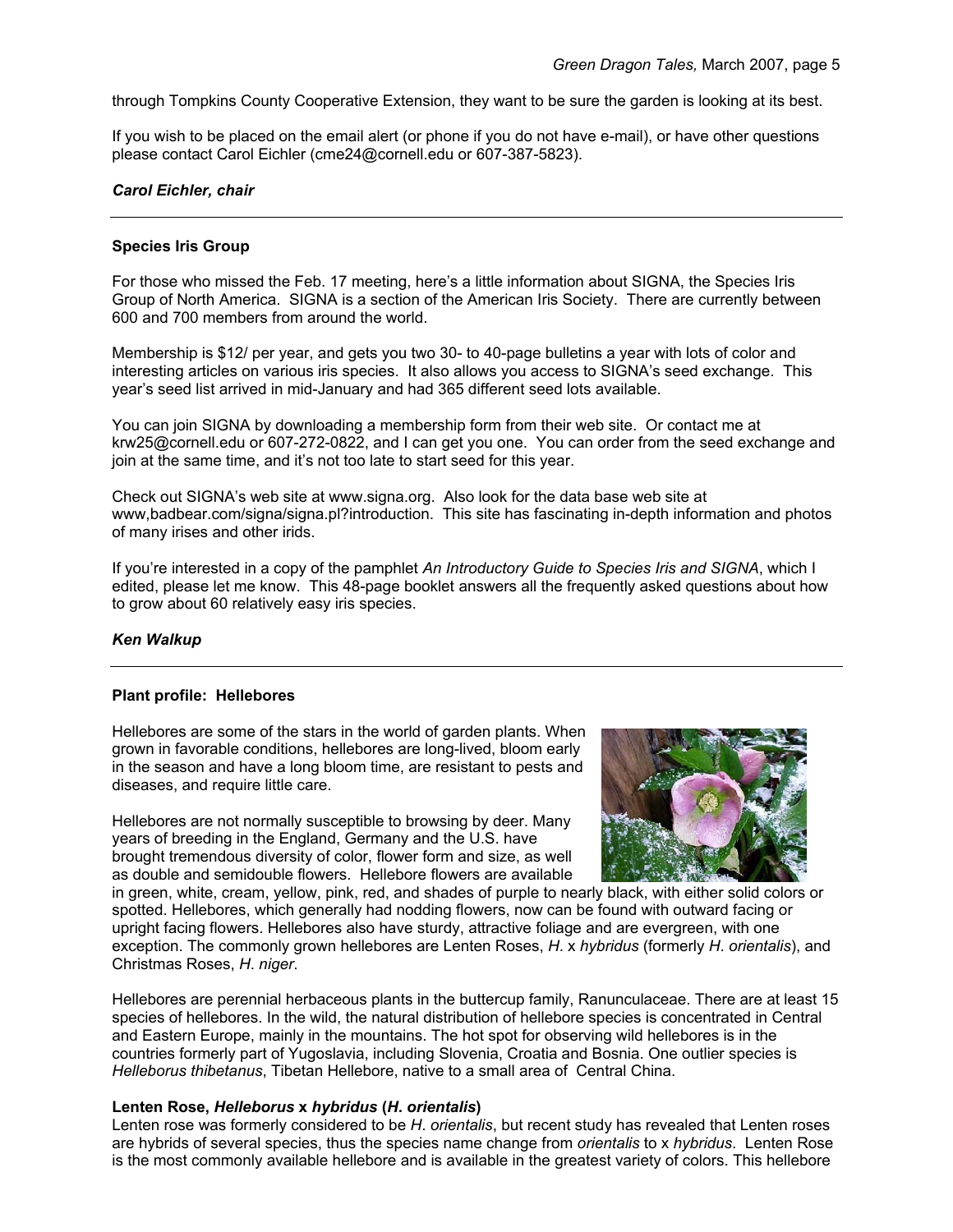has received the lion's share of attention with breeding. Many growers of renown in the plant world are involved in breeding hellebores in the U.S. and "across the pond." Since asexual propagation (tissue culture or dividing plants) is impractical, most hellebore plants are propagated from seed. With a seedgrown plant from a named seed strain, one can be assured of good parentage. But the characteristics of the plant, including the exact color, may be unknown. If a specific color (or any other characteristic) is extremely important, purchasing a plant in flower is the best way to assure satisfaction.

The *H. orientalis* parent of this hybrid has a very large geographic range, from Greece to the Caucasus. Plant size is approximately 15 inches tall in flower to several feet wide for mature plants. Lenten rose is hardy to Zone 4 (-30 degrees F).

#### **Christmas Rose,** *Helleborus niger*

Christmas rose has the largest flowers of the hellebores, up to 5 inches in diameter. This is an early-flowering species, flowering in the winter in mild climates but in early spring in our cold climate. Flowers are normally white but age to pink, and pink-flushed white flowers are also available. The legendary cultivar 'Potter's Wheel' had very large flowers. Though lost in its pure form, seed strains from this plant are said to be available. Seed strains available include 'Blackthorn' strain, with red stems and pink buds, and 'Eco Potter's Wheel', a large flowered cultivar. Christmas rose is hardy to Zone 3 (-40 degrees F).

### **Stinking Hellebore,** *Helleborus foetidus*

Stinking hellebore, also called bear's foot, may be the largest hellebore, growing up to 3 feet tall and several feet wide. The name is a bit of a misnomer, since it's only the crushed foliage that has a mildly unpleasant odor. Flowers are chartreuse in large clusters and foliage is dark green. This species is more susceptible to rot and dry soil was recommended by the reference to enhance longevity. This, unlike the other species, is not a long lived plant. Stinking hellebore is considered hardy to Zone 6, with reports of success also in Zones 4 and 5. Reliability of flowering may be impaired in our climate by extreme cold and/or lack of snow cover. Seed strains available include 'Gold Bullion' with foliage that is gold or gold variegated and 'Wester Flisk' with red stems.

#### **Tibetan Hellebore,** *Helleborus thibetanus*

Though this is an exotic, desirable plant with beautiful flowers, Tibetan hellebore was unknown until the 1990s, and is not as commonly available from nurseries as other hellebores. Flowers of this species are pink, and may have red veins, on a scape 12 to 20 inches tall. This species may be planted in full sun or light shade, as the plants are summer dormant, and spring sunshine is needed for flowering. Loam or clay soil is recommended. Tibetan hellebore is hardy to approximately Zone 5 (-20 degrees F).

#### **Growing Hellebores**

Hellebores have similar cultural requirements. They do best in a site with part shade in the warm months. Planting under the shade of deciduous trees allows the plants to receive sun after the leaves have fallen until after the plants bloom. Christmas roses (*H. niger*) reportedly will do well with more shade than other hellebores. Deep shade is not recommended, as this will reduce flowering. Hellebores may grow in an open area in the wild, but receive shade from neighboring plants, e.g. grasses or bracken fern, in the summer. Hellebores need good drainage, and if grown in heavy clay soil should be grown on a slope to provide drainage. Tibetan hellebore reportedly will tolerate winter wet conditions, similar to its native area of low meadows in China. A low planting spot for Tibetan hellebore would not be preferable in our climate, due to the risk for the repeated freezing of the stem leading to crown rot.

Hellebores prefer fertile soil with a pH near neutral. Though many European hellebores originate in areas with limestone bedrock, the ideal pH is between 6 and 7, per Burrell and Tyler. Hellebores are tolerant of a wide range of soil pH, but liming is recommended for very acidic soils. My reference did not explain why the ideal pH is lower than the pH of alkaline soils where many wild hellebores grow. Since these are longlived plants, enriching the soil is recommended before planting. Seed-grown hellebores grow relatively slowly and take a few years to reach blooming size, but they are worth the wait. Leaves of evergreen hellebores may end up damaged and unattractive after our long winter, and cultural recommendations usually suggest cutting off the previous year's foliage in early spring, so it does not detract from the show of flowers and fresh foliage. I haven't been convinced that this is necessary. Let your individual preference guide you when to remove the leaves.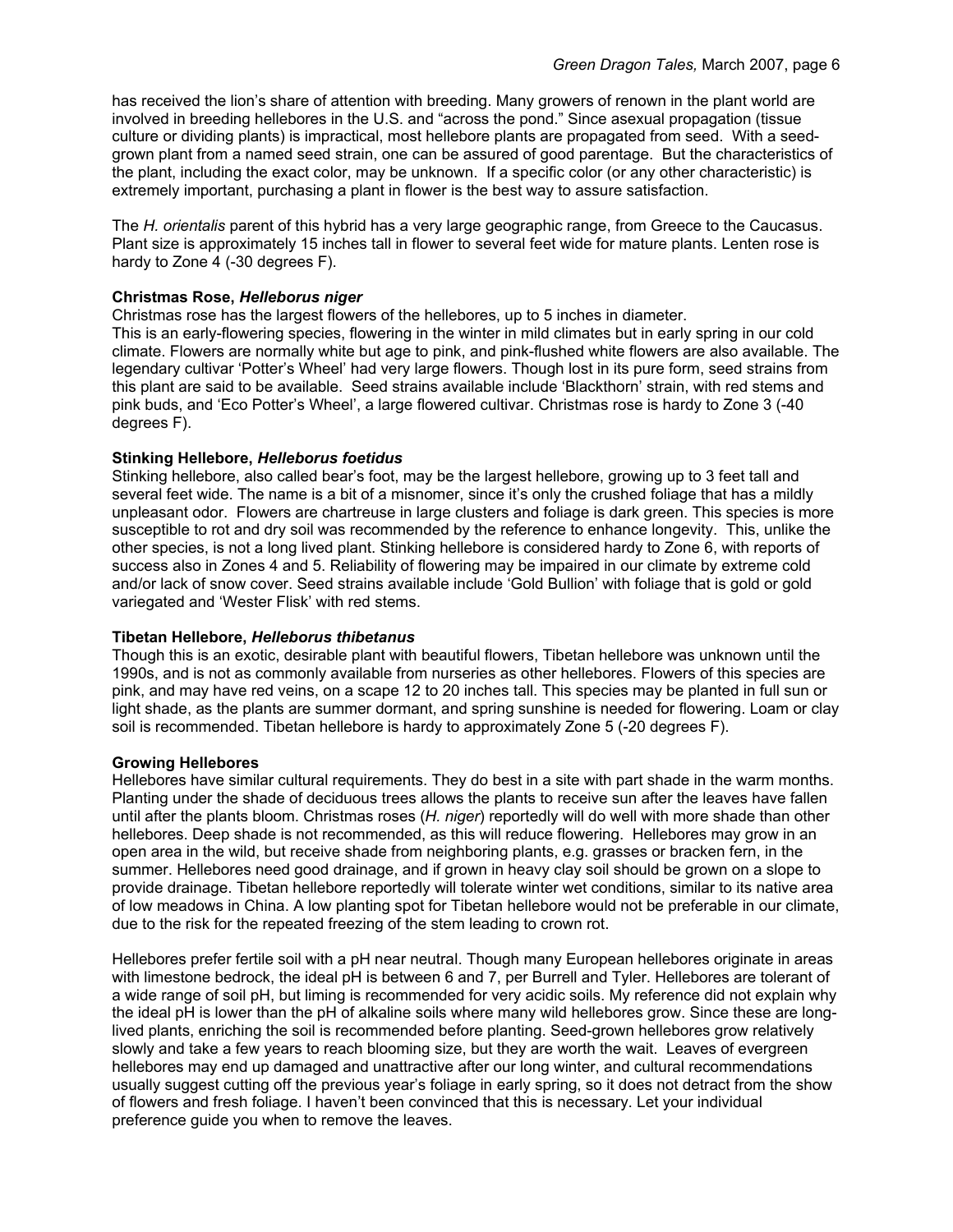Hellebores are normally pest free, but they can be afflicted by crown rot, black spot, and Botrytis mold. Disease is more of a problem in nursery-grown plants. Good air circulation promotes the health of your plants. There are aphids that will afflict hellebores and slugs reportedly can be concern, though my slugs have not yet shown any fondness for hellebore foliage.

#### **Propagation from seed**

Hellebores are not difficult to grow from seed when one understands their germination requirements. Cold stratification is required (a cold, moist period needed to simulate winter conditions which allows the seed to germinate) for 8 to 12 weeks. The conventional germination method was to plant the seeds, provide 6 to 12 weeks of warm conditions, followed by 8 to 12 weeks of cold conditions (or refrigeration), followed by 6 to 12 weeks of warm conditions, which should result in germination. Seed germinates best when fresh, though seeds that are not fresh seeds may be soaked overnight to improve germination rates. Old seed may need a year or two (several warm and cold cycles) to germinate. Hellebores have self-sown readily in the garden for me and Cole Burrell. If you have a good area to start seeds in the garden, sowing the seeds soon after they ripen (the seeds should be loose in the follicles and may have turned from brown to black). You should not expect flowering for 3 to 4 years after germination. No instant gratification for hellebore lovers!

### **Public Gardens with hellebores:**

- Royal Botanical Garden, Hamilton, Ontario, Canada, www.rbg.ca
- Wave Hill, Bronx, NY, www.wavehill.org
- Scott Arboretum, Swarthmore, PA, www.scottarboretum.org

#### **Sources for hellebore plants**

Hellebore plants are more expensive than many other perennials. It seems like a reasonable investment if one buys plants of one of the long-lived species. Also, like new cultivars of other perennials, one should expect to pay more for special cultivars. Below are some East coast sources:

- Pine Knot Farms Perennials, 681 Rockchurch Rd., Clarksville, VA 23927. (804)-252-1990. www.pineknotfarms.com.
- Eco-Gardens, PO Box 1227, Decatur, GA, 30031. (404) 294-6468.
- Piccadilly Farm, 1971 Whippoorwill Road, Bishop, GA 30621. (706)-769-6516.
- Arrowhead Alpines, PO Box 857, Fowlerville, MI 48836. (517)-223-3581. www.arrowheadalpines.com.
- Graham's Hellebores (from Gloucestershire, UK). Available from c/o Dixie Hougen, 2101 Wittington Blvd., Alexandria, VA 22308. www.hellebores.hort.net.

#### **Reference:**

C. Colston Burrell and Judith Knott Tyler, 2006, Hellebores, A Comprehensive Guide, Timber Press.

#### *John Gilrein, Plant of the Month coordinator*

**Editor's note:** Graham Rice reports in his Transatlantic Plantsman blog that hellebores from renowned breeder Marietta O'Byrne will soon be available via TerraNova nurseries. Read more: http://transatlanticplantsman.typepad.com/transatlantic\_plantsman/2007/03/hellebores\_from.html

#### **Norman Singer Endowment**

The Norman Singer Endowment Fund of the North American Rock Garden Society is soliciting applicants for the coming year. Applications should be in by March 31, so that they may be considered by the Committee and brought up for a vote at the NARGS Annual Meeting, June 14-17.

In past years, we have funded rock garden projects at botanic gardens, expeditions in search of seed suitable for rock garden culture, internships requested by botanic gardens, and help with publications pertinent to alpine plants. Our funds are not unlimited - most grants are in the range of \$1,500 to a high of \$5,000. The "Guidelines" can be found on the NARGS website (www.nargs.org) - at the site map look for "Responsible Positions," then "Committees," and scroll down to "Endowment Committee Guidelines."